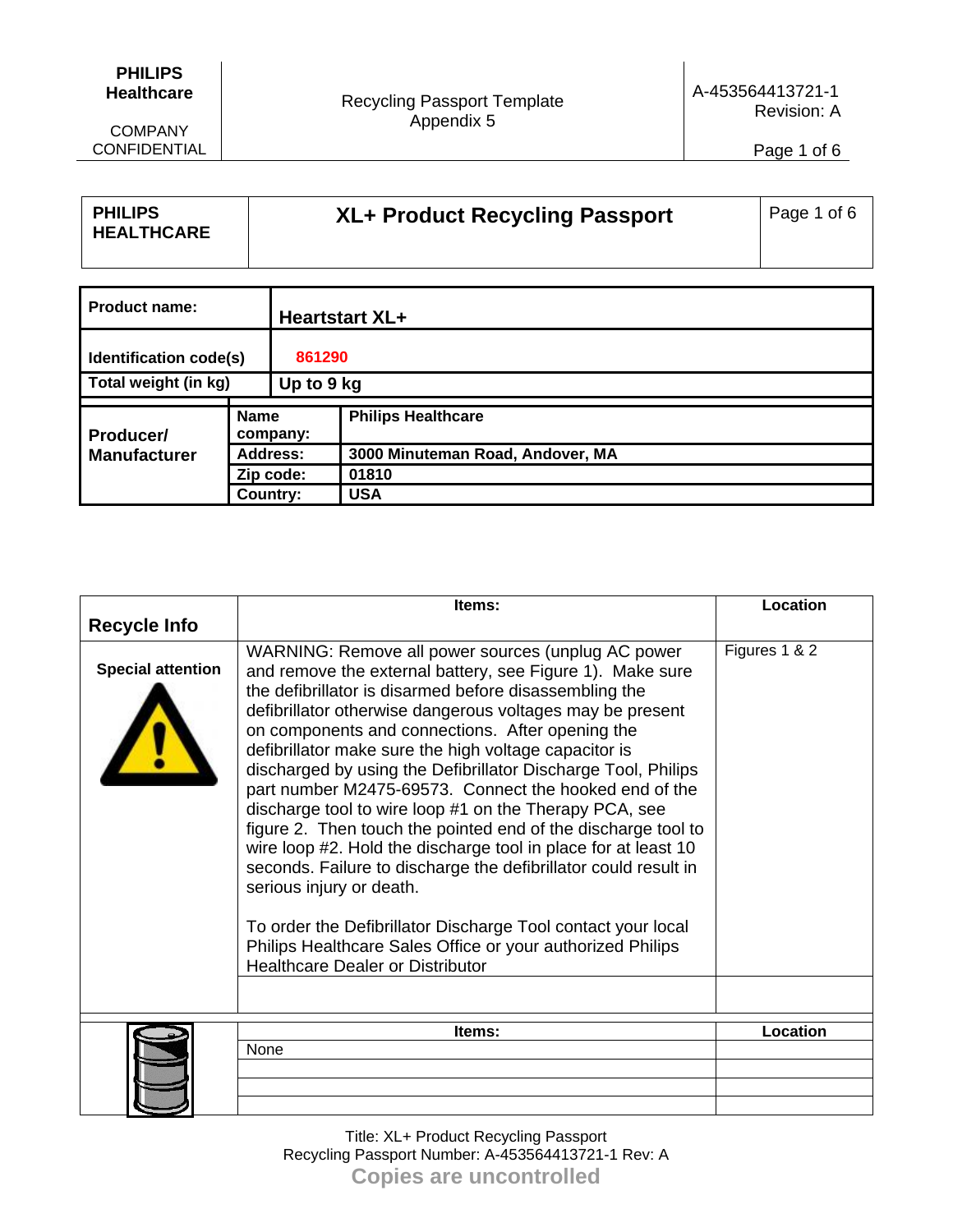## **PHILIPS Healthcare**

COMPANY CONFIDENTIAL Recycling Passport Template Appendix 5

A-453564413721-1 Revision: A

Page 2 of 6

| <b>PHILIPS</b><br><b>HEALTHCARE</b> | XL+ Product Recycling Passport                                                          |          | Page 2 of 6 |
|-------------------------------------|-----------------------------------------------------------------------------------------|----------|-------------|
|                                     |                                                                                         |          |             |
|                                     |                                                                                         |          |             |
|                                     |                                                                                         |          |             |
|                                     | Type:                                                                                   |          | Location    |
| <b>Batteries</b>                    | <b>External Lithium Ion</b>                                                             | Figure 1 |             |
|                                     | Internal Lithium                                                                        | Figure 3 |             |
|                                     |                                                                                         |          |             |
| <b>To be Removed</b>                |                                                                                         |          |             |
|                                     | <b>Substances:</b>                                                                      |          | Location    |
| <b>Hazardous</b>                    | LCD display backlight tube (CCFL) contains mercury (Hg)                                 | Figure 4 |             |
|                                     | Many of the printed circuit boards and wire solder connections<br>contain leaded solder | none     |             |
|                                     |                                                                                         |          |             |
|                                     |                                                                                         |          |             |
|                                     |                                                                                         |          |             |
|                                     |                                                                                         |          |             |
|                                     |                                                                                         |          |             |
| <b>To be Removed</b>                |                                                                                         |          |             |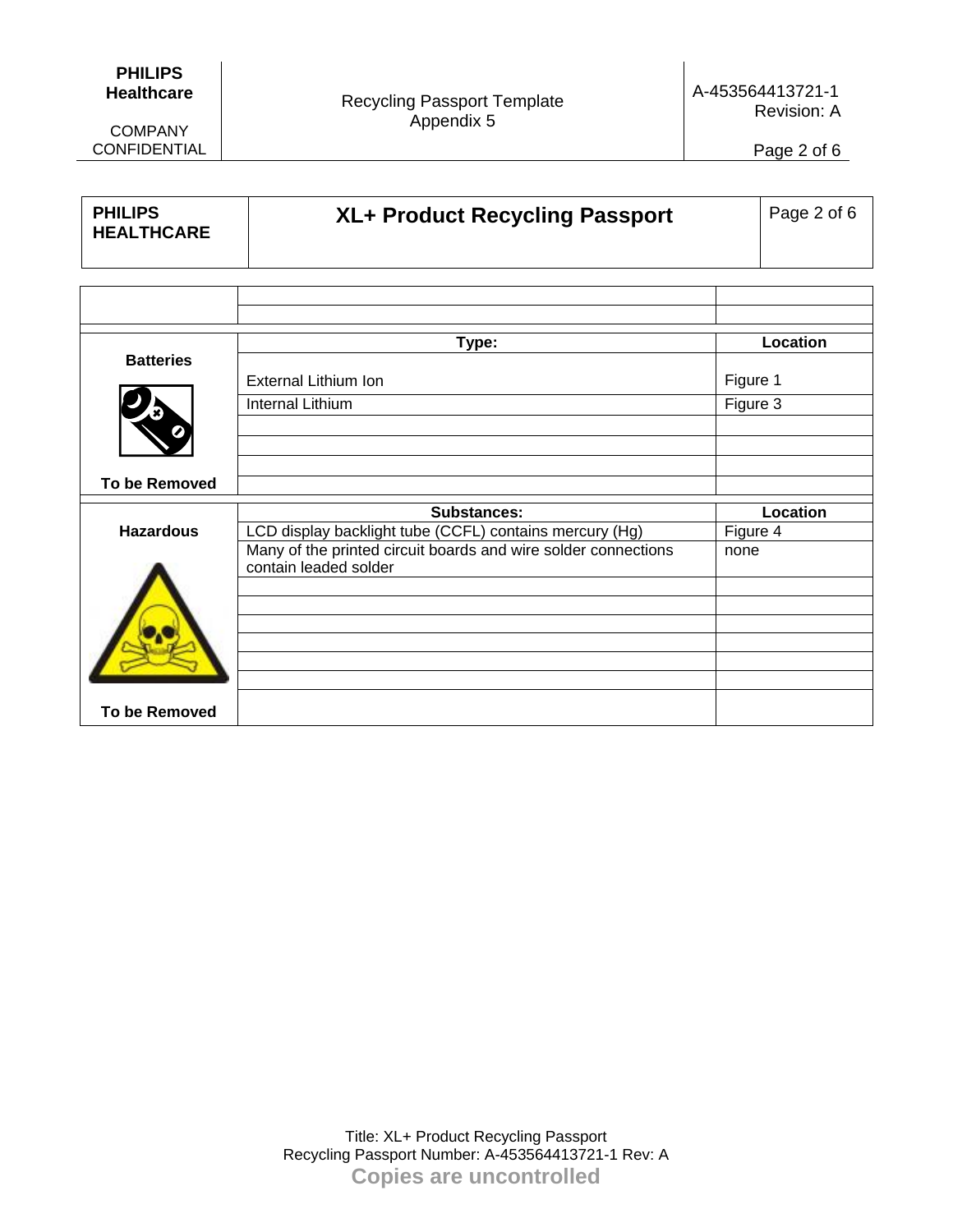| <b>PHILIPS</b>    |
|-------------------|
| <b>Healthcare</b> |

| <b>PHILIPS</b><br><b>HEALTHCARE</b> | XL+ Product Recycling Passport | Page 3 of 6 |
|-------------------------------------|--------------------------------|-------------|
|                                     |                                |             |

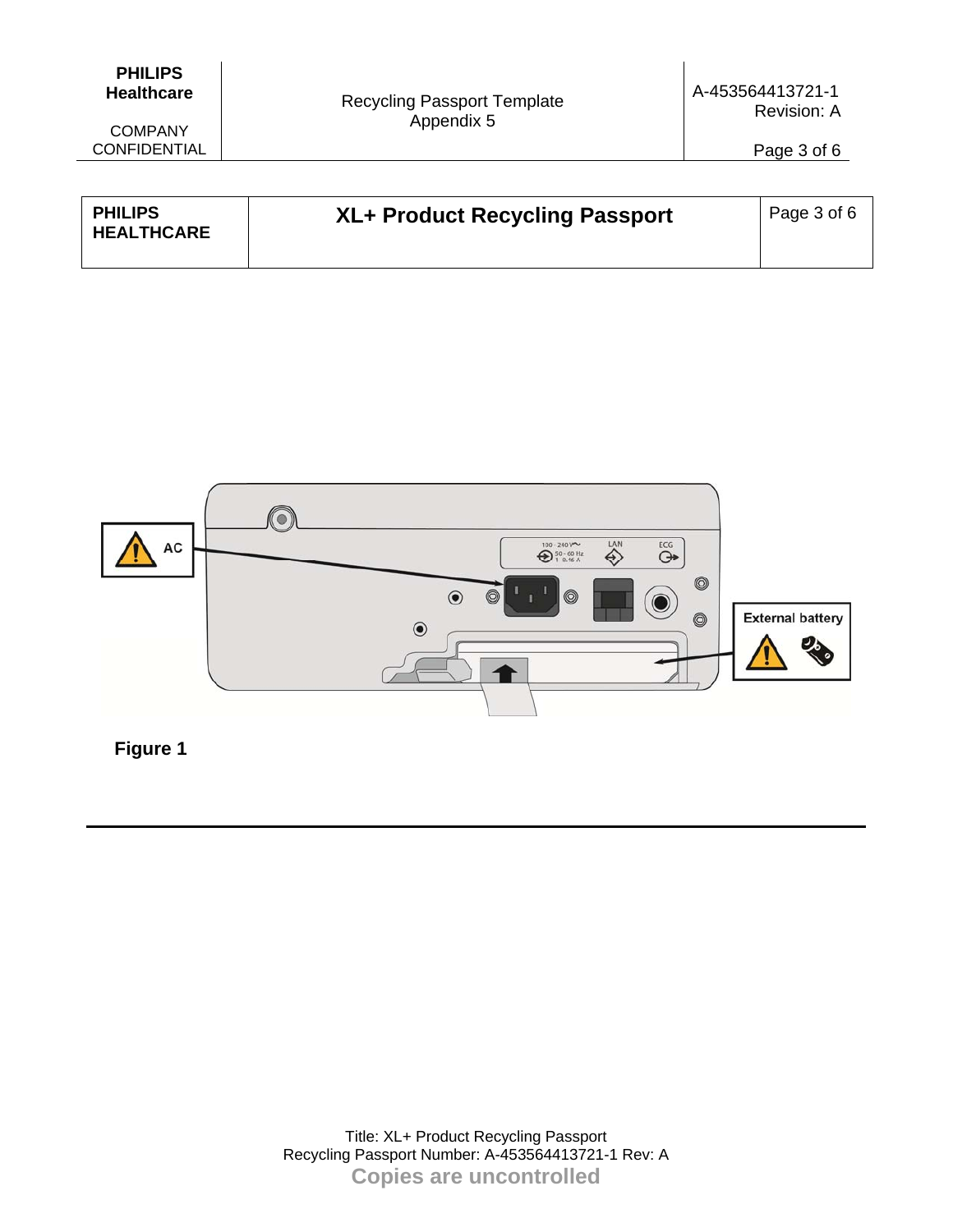| <b>PHILIPS</b>    |
|-------------------|
| <b>Healthcare</b> |

Page 4 of 6

| <b>PHILIPS</b><br><b>HEALTHCARE</b> | XL+ Product Recycling Passport      | Page 4 of 6 |
|-------------------------------------|-------------------------------------|-------------|
|                                     |                                     |             |
|                                     | Discharge high<br>voltage capacitor |             |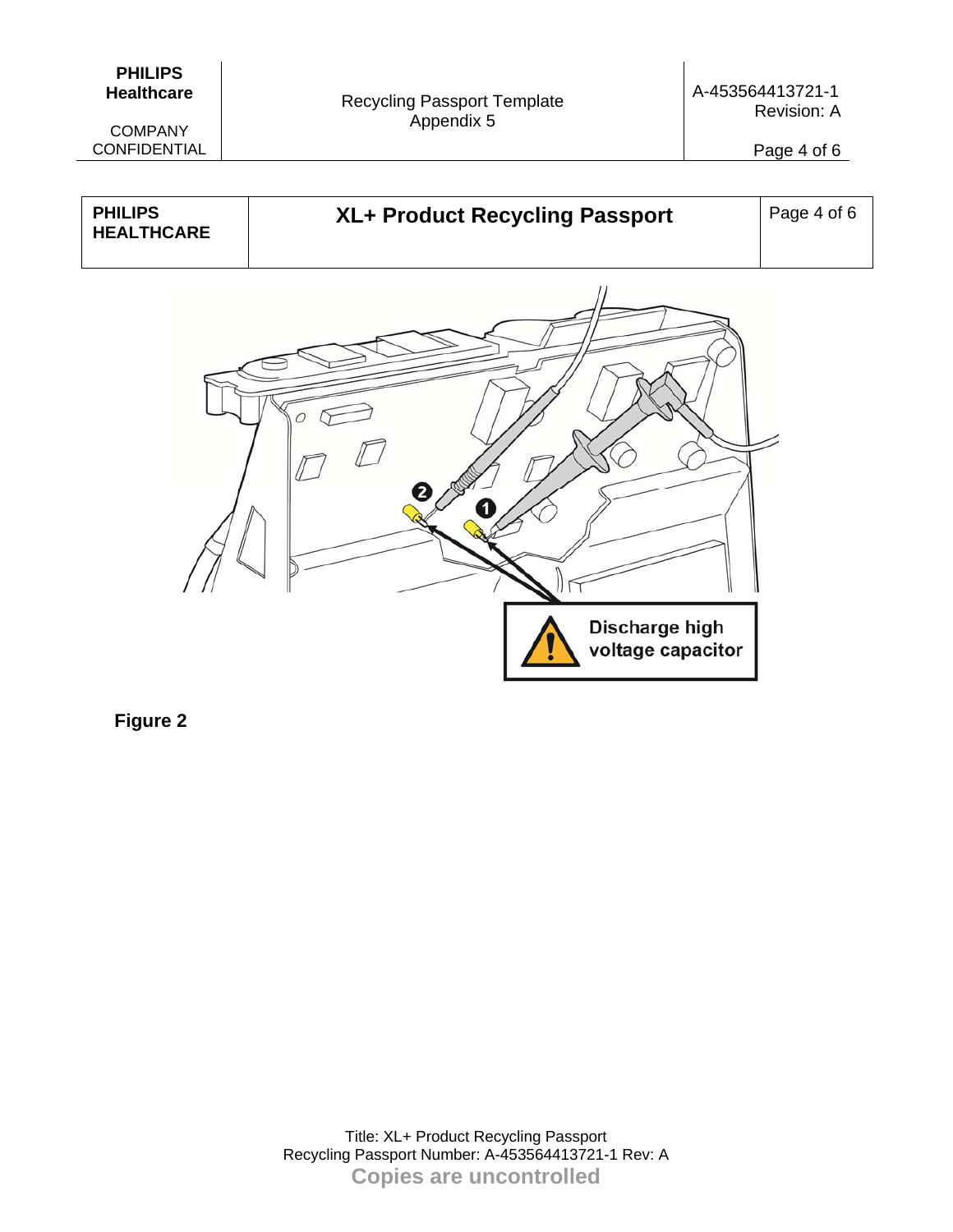| <b>PHILIPS</b>    |
|-------------------|
| <b>Healthcare</b> |

Page 5 of 6